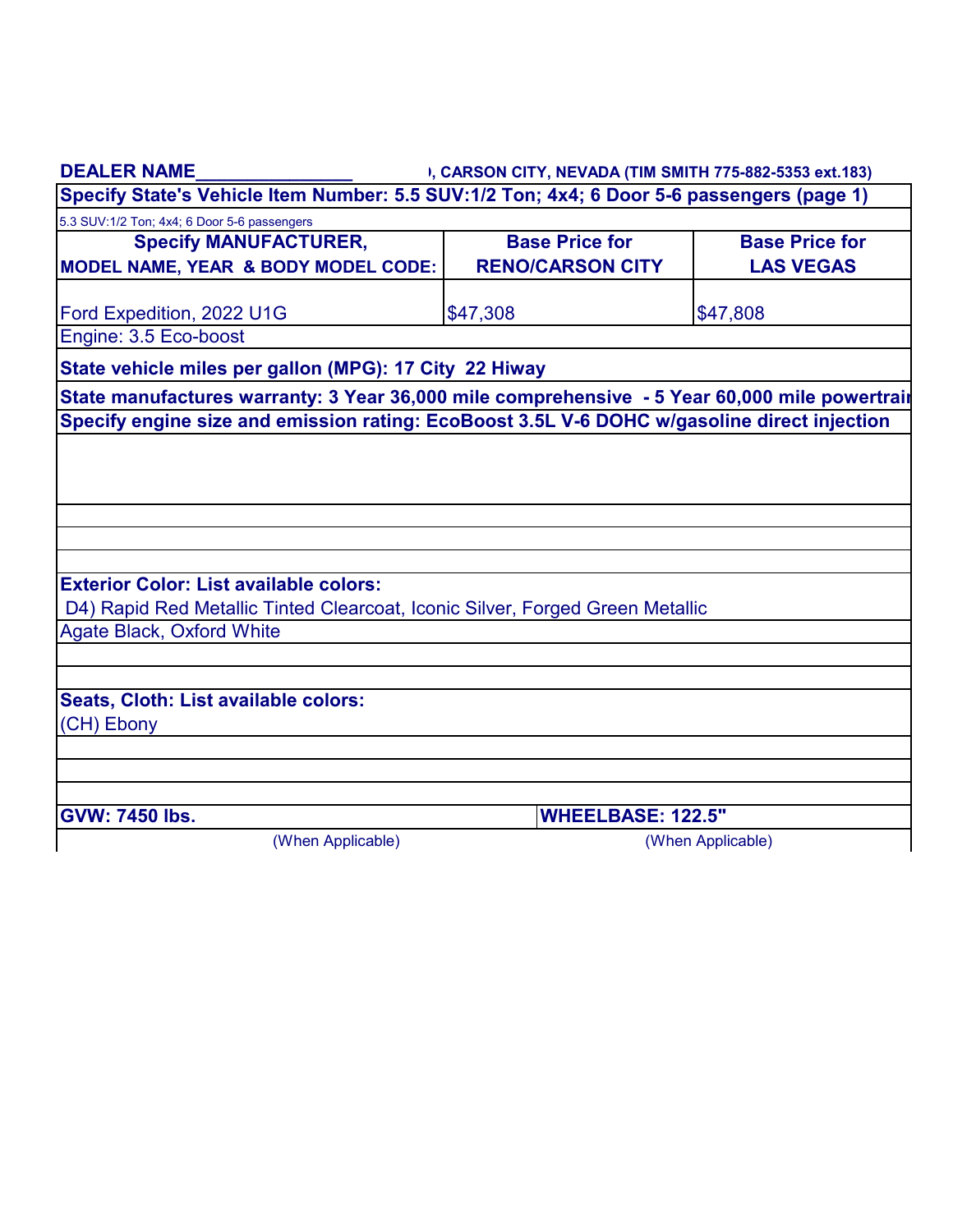## **OPTION PACKAGE PAGE ~ FLEET**

(Use separate page for each package)

#### **DEALER NAME\_\_\_\_\_\_\_\_\_\_\_\_\_\_\_**

 **CAPITAL FORD, CARSON CITY, NEVADA (TIM SMITH 775-882-5353 ext.183)**

**Specify State's Vehicle Item Number:**

**Option Package Name/Code:** 5.3 SUV:1/2 Ton; 4x4; 6 Door 5-6 passenger

**XLT \$4,530**

List Equipment Features Below:

Rear view camera, Brake Assist, Tire Pressure Monitoring System, 4.2" LCD productivity screen Hill Descent Control (4x4 only), Steering — electric power-assisted (EPAS) with pull-drift compensation

Dual power, heated with integrated spotter mirrors and security approach lamps

Remote Keyless Entry System,